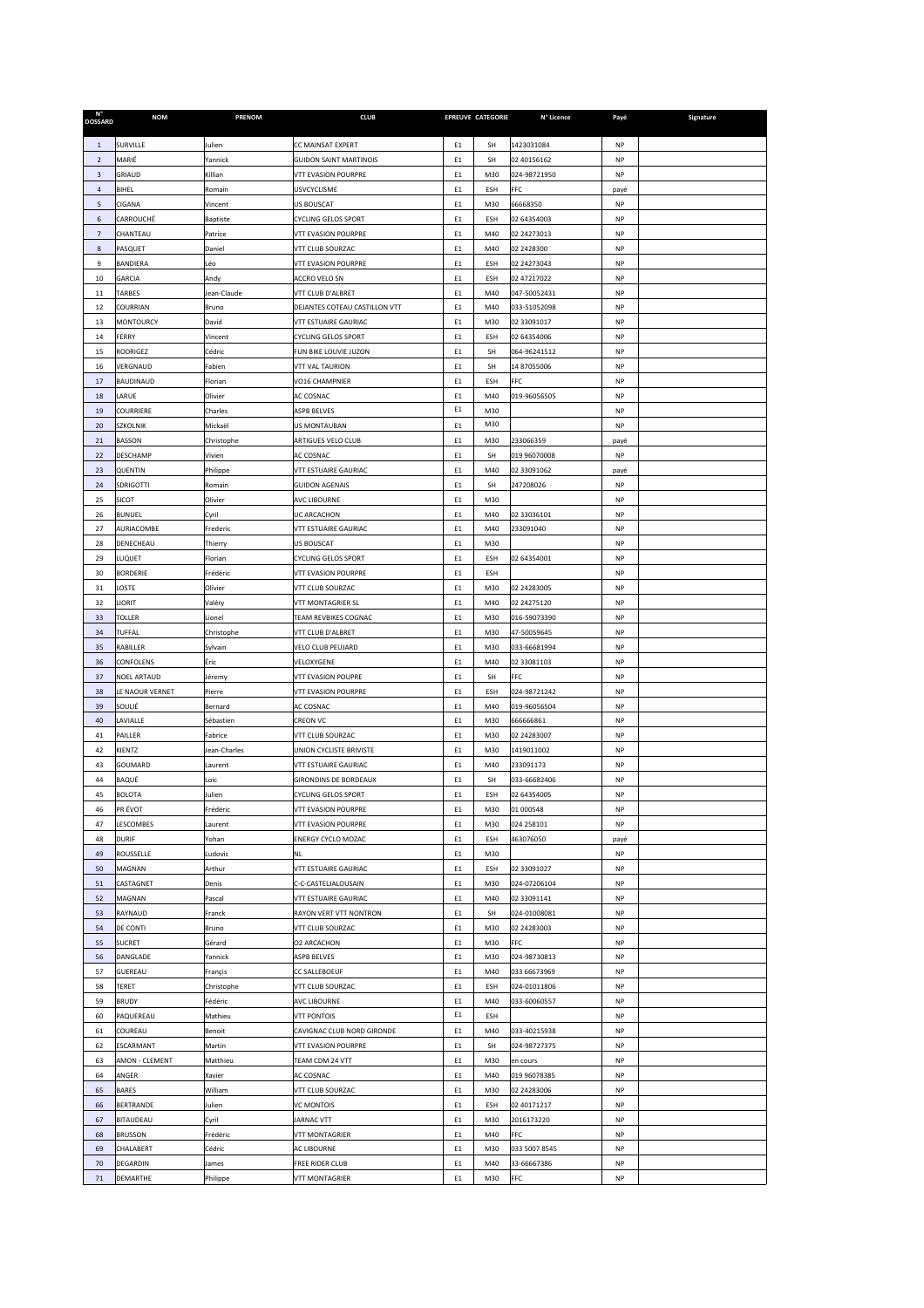| 72 | DERE             | Beniamin    | VO16 CHAMPNIFR                  | E1 | ESH | <b>FFC</b>         | <b>NP</b> |  |
|----|------------------|-------------|---------------------------------|----|-----|--------------------|-----------|--|
| 73 | <b>DOURTHE</b>   | Michel      | CY-CL-ESTUAIRE                  | E1 | M30 | 033-66668229       | <b>NP</b> |  |
| 74 | <b>DUPUIS</b>    | Stéphane    | <b>VTT PONTOIS</b>              | E1 | M40 | 17-04715098        | payé      |  |
| 75 | ESCOUBEYROU      | Sébastien   | <b>VTT EVASION POURPRE</b>      | E1 | M30 | 98721944           | <b>NP</b> |  |
| 76 | <b>FILLON</b>    | Arnaud      | <b>BAROUDEURS DU SAUTERNAIS</b> | E1 | M30 | 66674604           | <b>NP</b> |  |
| 77 | <b>FITTE</b>     | Laurent     | VTT CLUB DE PAUET               | E1 | M40 | 47-50050103        | payé      |  |
| 78 | <b>GRANDON</b>   | Stéphane    | VTT ESTUAIRE GAURIAC            | E1 | M30 | 02 33099904        | <b>NP</b> |  |
| 79 | <b>GUZZONATO</b> | Philippe    | <b>BRIVE LIMOUSIN TRIATHLON</b> | E1 | M40 | 160024108499MV1FRA | <b>NP</b> |  |
| 80 | LAPEYRONNIE      | Arnaud      | SA MÉRIGNAC TRI                 | E1 | M30 | 033 66672200       | <b>NP</b> |  |
| 81 | LEGRET           | Romuald     | TEAM EVASION NATURE             | E1 | M30 | 079-70119185       | payé      |  |
| 82 | MATTIODA         | Ludovic     | <b>USEE</b>                     | E1 | M30 | 9595048055         | payé      |  |
| 83 | PASQUET          | Audric      | <b>VTT EVASION POUPRE</b>       | E1 | ESH | 24-00994533        | <b>NP</b> |  |
| 84 | POUMEYREAU       | Alexandre   | <b>VTT EVASION POUPRE</b>       | E1 | M30 | 990406             | <b>NP</b> |  |
| 85 | ROLAIT           | Sébastien   | <b>U S BOUSCAT</b>              | E1 | M30 | 33-66670898        | <b>NP</b> |  |
| 86 | ROUSSELLE        | Didier      | AC COSNAC                       | E1 | M30 | 019 96088705       | <b>NP</b> |  |
| 87 | TOUCHE           | Jean-luc    | A S BEAUTIRAN                   | E1 | M40 | 33-66678649        | <b>NP</b> |  |
| 88 | VERGNAUD         | Jean-Michel | ROUE CADAUJACAISE               | E1 | M40 | 033-50172923       | <b>NP</b> |  |
| 89 | WLOCH            | Sébastian   | VELOXYGENE                      | E1 | M30 | 033-66675291       | <b>NP</b> |  |
| 90 | ZAZURCA          | lÉric       | <b>NL</b>                       | E1 | M40 |                    | <b>NP</b> |  |
| 91 | <b>BARDET</b>    | Alexandre   | <b>GUIDON MACARIEN</b>          | E1 | M30 | 33-66683370        | payé      |  |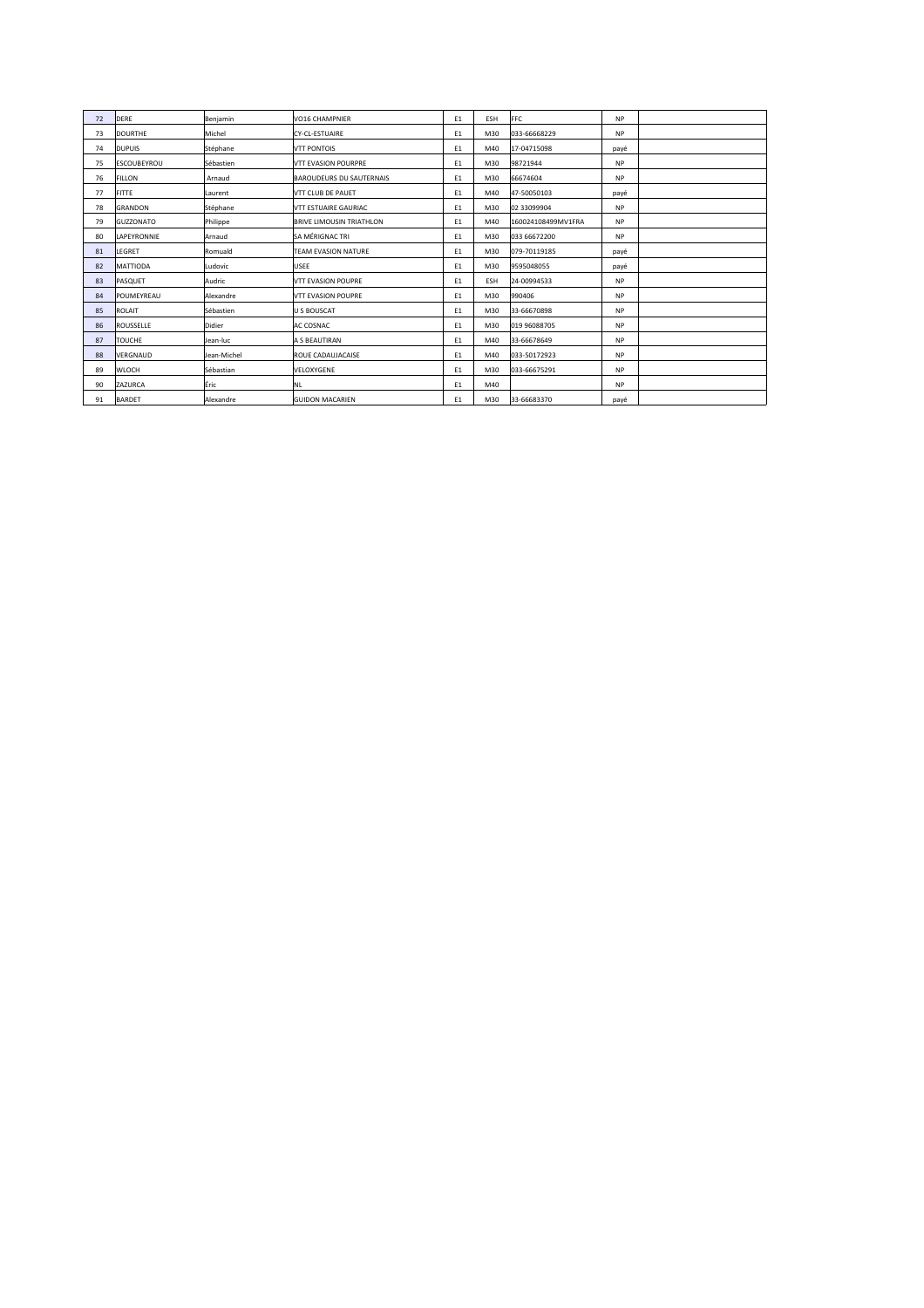| $N^{\circ}$<br><b>DOSSARD</b> | <b>NOM</b>          | <b>PRENOM</b>     | <b>CLUB</b>                     | <b>ANNEE DE</b><br><b>NAISSANCE</b> |                | EPREUVE CATEGORIE | <b>CAT FFC</b> | N° Licence                | Payé      | Signature |
|-------------------------------|---------------------|-------------------|---------------------------------|-------------------------------------|----------------|-------------------|----------------|---------------------------|-----------|-----------|
| 200                           | DOUSSET             | <b>Baptiste</b>   | VTT ESTUAIRE GAURIAC            | 1994                                | E <sub>2</sub> | G94               | JH             | 02 33091074               | NP        |           |
| 201                           | VESSAT              | Lucie             | <b>VTT EVASION POUPRE</b>       | 1993                                | E3             | SD                | SD             | NC                        | payé      |           |
| 202                           | ROUX                | Guy               | VCBA                            | 1962                                | E4             | M50               | M50            | 02 47212021               | <b>NP</b> |           |
| 203                           | VANRENTERGHE        | Paul              | VTT ESTUAIRE GAURIAC            | 1995                                | E5             | G95               | JH             | 233091090                 | <b>NP</b> |           |
| 204                           | PHILIP              | Maxime            | VC POMPONNAIS                   | 1995                                | E6             | G95               | JH             | 02 24280044               | <b>NP</b> |           |
| 205                           | PINTHON             | <b>VICTOR</b>     | <b>PRN47</b>                    | G95                                 | E7             |                   | JH             |                           |           |           |
| 206                           | <b>LARCHE SUROT</b> | Jean              | VTT EVASION POURPRE             | 1994                                | E8             | G94               | JH             | 024 98721951              | NP        |           |
| 207                           | DERE                | Alex              | VO16 CHAMPNIER                  | 1994                                | E9             | G94               | JH             | FFC                       | NP        |           |
| 208                           | DOVALE              | Michaêl           | DEJANTES COTEAU CASTILLON VTT   | 1994                                | E10            | G94               | JH             | 33-50179544               | payé      |           |
| 209                           | AUDGER              | Gilles            | <b>CC NANTEUIL</b>              | 1962                                | E11            | M50               | M50            | 20 79201001               | <b>NP</b> |           |
| 210                           | VRIGNAUD            | Dominique         | <b>US NANTIAT</b>               | 1955                                | E12            | M50               | M50            | 014 87040022              | <b>NP</b> |           |
| 211                           | FILLEAU             | Marie Catherine   | SA MÉRIGNAC TRI                 | 1980                                | E13            | SD                | SD             | 033-04644006              | $\sf NP$  |           |
| 212                           | BAUDINAUD           | pascal            | VO16 CHAMPNIERS                 | M50                                 | E14            |                   | M50            |                           | <b>NP</b> |           |
| 213                           | BREUILH             | Sandrine          | VTT ESTUAIRE GAURIAC            | 1977                                | E15            | SD                | SD             | 02 33091111               | NP        |           |
| 214                           | <b>TROTTIER</b>     | Dylan             | VTT EVASION POURPRE             | 1994                                | E16            | G94               | JH             | 024-98726363              | NP        |           |
| 215                           | PALLARD             | Fabien            | PRN47                           | 1994                                | E17            | G94               | JH             | 02 47227008               | <b>NP</b> |           |
| 216                           | MIGNOT              | Thomas            | <b>VTT MONTAGRIER</b>           | 1995                                | E18            | G95               | JH             | 24-01005263               | <b>NP</b> |           |
| 217                           | <b>BREZILLON</b>    | Paul              | <b>PRN 47</b>                   | 1994                                | E19            | G94               | JH             | FFC                       | <b>NP</b> |           |
| 218                           | MECHAUSSIER         | Victor            | ASPB BELVES                     | 1994                                | E20            | G94               | JH             | 024-98732437              | <b>NP</b> |           |
| 219                           | LUCQ                | Jean-François     | CYCLING GELOS SPORT             | 1961                                | E21            | M50               | M50            | 02 64354008               | <b>NP</b> |           |
| 220                           | <b>DONNEGER</b>     | Herve             | VTT ESTUAIRE GAURIAC            | 1957                                | E22            | M50               | M50            | 233091002                 | NP        |           |
| 221                           | DE CARVALHO         | Quentin           | <b>BEARN VTT GC</b>             | 1994                                | E23            | G94               | JH             | 02 64316094               | NP        |           |
| 222                           | PICHON              | Julien            | LES JALLES VERTES               | 1994                                | E24            | G94               | JH             | 33-04655203               | NP        |           |
| 223                           | <b>DUBOIS</b>       | Felix             | <b>VTT MONTAGRIER</b>           | 1995                                | E25            | G95               | JH             | 24-01005255               | <b>NP</b> |           |
| 224                           | PASQUET             | Aurelien          | VTT EVASION POUPRE              | 1994                                | E26            | G94               | JH             |                           | <b>NP</b> |           |
| 225                           | DE LAAT             | Arnaud            | TEAM 16 VTT                     | 1995                                | E28            | G95               | JH             | 016-93087082              | <b>NP</b> |           |
| 226                           | DERE                | Pascal            | VO16 CHAMPNIER                  | 1962                                | E29            | M50               | M50            | FFC                       | <b>NP</b> |           |
| 227                           | PERAUD              | Serge             | VO16 CHAMPNIER                  | 1961                                | E30            | M50               | M50            | FFC                       | <b>NP</b> |           |
| 228                           | MAUCO               | Jean-Paul         | VTT ESTUAIRE GAURIAC            | 1959                                | E31            | M50               | M50            | 02 33091144               | <b>NP</b> |           |
| 229                           | <b>SZKOLNIK</b>     | Jean-Jacques      | A V C LIBOURNE                  | 1962                                | E32            | M50               | M50            | 233011012                 | payé      |           |
| 230                           | DETAILLE            | lonathan          | VTT JALLES VERTES               | 1994                                | E33            | G94               | JH             | 033-04653771              | <b>NP</b> |           |
| 231                           | <b>FONFREDE</b>     | François          | AVENIR VTT 19                   | 1994                                | E34            | G94               | JH             | 14 19 028 002             | <b>NP</b> |           |
| 232                           | CHABROL             | Flavien           | ACCRO VELO SPORTS NATURE        | 1995                                | E35            | G95               | JH             | FFC                       | <b>NP</b> |           |
| 233                           | <b>MONTAGNER</b>    | Max               | <b>BRIENIE ROSELLE AVENTURE</b> | 1994                                | E36            | G94               | JH             | 8799872766                | payé      |           |
| 234                           | CHARRIER            | Thomas            | VO16 CHAMPNIER                  | 1995                                | E37            | G95               | JH             | FFC                       | <b>NP</b> |           |
| 235                           | DUVIGNAU            | Arthur            | <b>VTT PONTOIS</b>              | 1994                                | E38            | G94               | JH             | 17-66723823               | payé      |           |
| 236                           | <b>MERCERON</b>     | Samuel            | AC VILLIERS EN PLAINE           | 1995                                | E39            | G95               | JH             | 079-70115766              | <b>NP</b> |           |
| 237                           | <b>BANIER</b>       | Patrice           | ST DENIS DE PILE                | 1959                                | E40            | M50               | M50            | 33-04659923               | payé      |           |
| 238                           | <b>BREMAUD</b>      | Sandrine          | COMITE DES FETES DE CHAMADELLE  | 1968                                | E41            | SD                | SD             | 033-04649013              | payé      |           |
| 239                           | CHAVROL             | Flavien           | <b>ACCRO VELO SPORTS</b>        | 1995                                | E42            | G95               | JH             | 47001692                  | payé      |           |
| 240                           | NIEZ                | Clement           | FREE RIDER CLUB                 | 1995                                | E43            | G95               | JH             | 33-66672618               | <b>NP</b> |           |
| 241                           | SAINT               | Jean-Christophe   | RAYON VERT VTT NONTRON          | 1962                                | E44            | M50               | M50            | 024-98720093              | <b>NP</b> |           |
| 242                           | SURAULT             | Angélique         | V C JARNAC                      | 1993                                | E45            | SD                | SD             | 16-30120123               | payé      |           |
| 243                           | PLANCHAT/CHAGNAUD   | Christian/Corinne | VTT CLUB DE SOURZAC             | $\mathbf{x}$                        | E46            | т                 | т              | 283001/283002             | payé      |           |
| 244                           | AFFAIROUX/AMOROS    | Patrice/André     | VTT CLUB SOURZAC                |                                     | E47            | т                 | T              | 024-98713247/024-98735167 | NP        |           |
| 245                           | LACOMBE/LACOMBE     | Bern/Benj         | DEJANTES COTEAU CASTILLON VTT   | x                                   | E48            | $\mathsf T$       | T              | 33-66675055               | payé      |           |
|                               |                     |                   |                                 |                                     |                |                   |                |                           |           |           |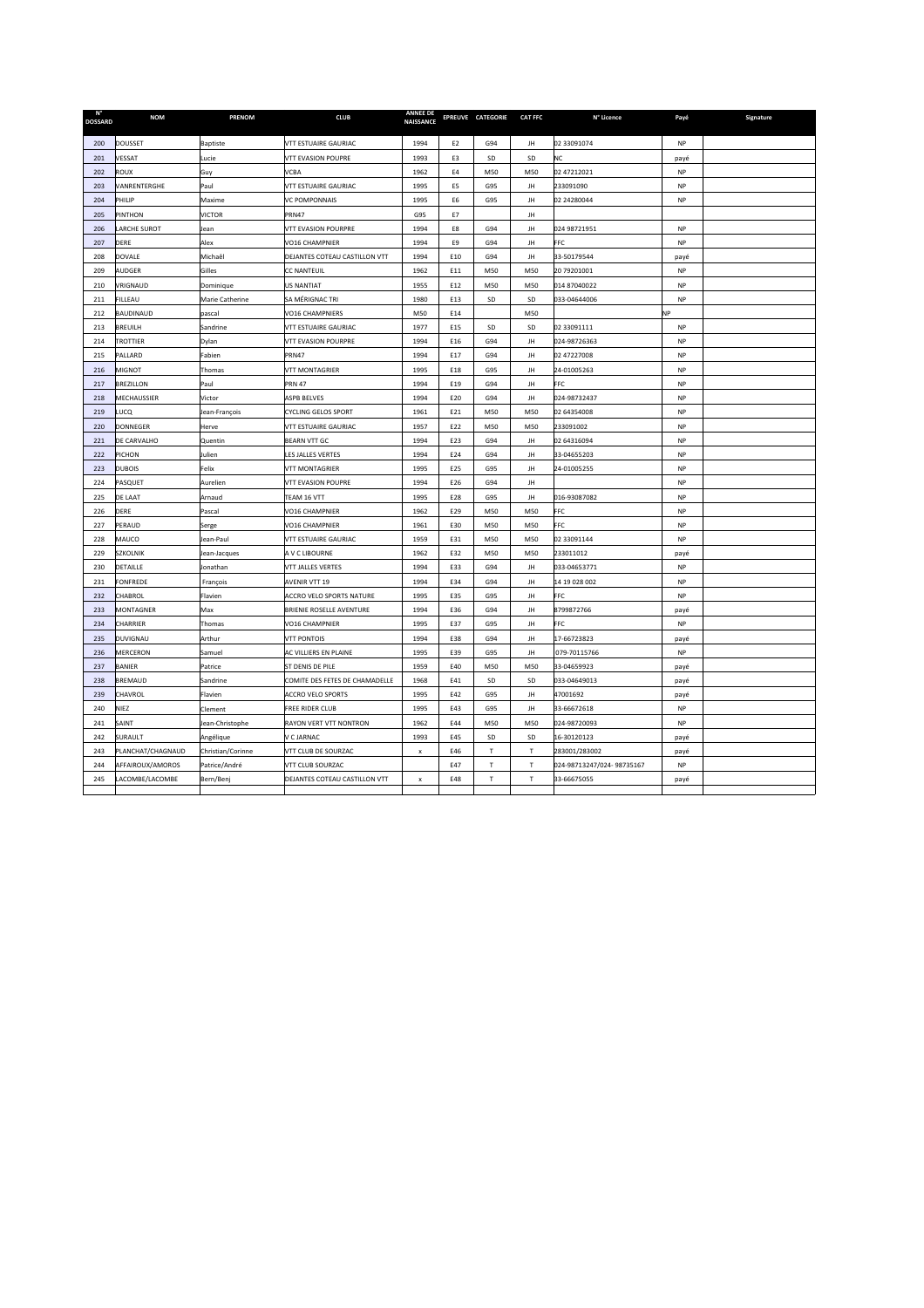| $N^{\circ}$<br><b>DOSSARD</b> | <b>NOM</b>         | <b>PRENOM</b> | <b>CLUB</b>              | <b>ANNEE DE</b><br><b>NAISSANCE</b> |                | EPREUVE CATEGORIE | <b>CAT FFC</b> | N° Licence   | Payé      | Signature |
|-------------------------------|--------------------|---------------|--------------------------|-------------------------------------|----------------|-------------------|----------------|--------------|-----------|-----------|
| 300                           | FAGETTE            | Florian       | VTT EVASION POURPRE      | 1996                                | E3             | G96               | CG             | 02 24273065  | <b>NP</b> |           |
| 301                           |                    |               |                          |                                     |                |                   |                |              |           |           |
| 302                           | <b>DUPRAT</b>      | Charly        | <b>BEARN VTT GC</b>      | 1997                                | E <sub>3</sub> | G97               | CG             | 02 6431 6055 | <b>NP</b> |           |
| 303                           | <b>TERMENIERE</b>  | Valentin      | VO16 CHAMPNIER           | 1996                                | E <sub>3</sub> | G96               | CG             | <b>FFC</b>   | <b>NP</b> |           |
| 304                           | <b>AFFAIROUX</b>   | Adrien        | VTT CLUB SOURZAC         | G96                                 | E <sub>3</sub> |                   | CG             |              |           |           |
| 305                           | AFFAIROUX          | Adrien        | VTT CLUB SOURZAC         | 1996                                | E3             | G96               | CG             | 02 24283009  | <b>NP</b> |           |
| 306                           | <b>COSTE</b>       | Vincent       | VTT LIGUEUX              | 1996                                | E <sub>3</sub> | G96               | CG             | 33-66670152  | payé      |           |
| 307                           | LESELLIER          | Charles       | AS TESTERINE             | 1997                                | E3             | G97               | CG             | 02 33009126  | <b>NP</b> |           |
| 308                           | <b>ZANNI</b>       | Renaud        | <b>FRELONS GENSACAIS</b> | 1996                                | E3             | G96               | CG             | 033-10154245 | <b>NP</b> |           |
| 309                           | LAURENT            | Simon         | ACCRO VELO SPORTS NATURE | 1996                                | E <sub>3</sub> | G96               | CG             | <b>FFC</b>   | payé      |           |
| 310                           | <b>BOUTHONNIER</b> | Vincent       | E.C.RIBERAC P.B.         | 1996                                | E <sub>3</sub> | G96               | CG             | 02 24254079  | <b>NP</b> |           |
| 311                           | <b>TABARY</b>      | Sylvain       | <b>VTT MONTAGRIER</b>    | 1997                                | E <sub>3</sub> | G97               | CG             | 24-98728187  | <b>NP</b> |           |
| 312                           | LE NAOUR           | Charlie       | VTT CLUB SOURZAC         | 1997                                | E3             | G97               | CG             | 024 01008296 | <b>NP</b> |           |
| 313                           | <b>THORREE</b>     | <b>Clovis</b> | VO16 CHAMPNIER           | 1996                                | E <sub>3</sub> | G96               | CG             | <b>FFC</b>   | <b>NP</b> |           |
| 314                           | <b>LEBON</b>       | Florent       | VTT EVASION POURPRE      | 1997                                | E <sub>3</sub> | G97               | CG             | 024-98723666 | <b>NP</b> |           |
| 315                           | <b>DABLIN</b>      | Maxime        | ACCRO VELO               | 1997                                | E3             | G97               | CG             | 247217089    | payé      |           |
| 316                           | LAGORCE            | Pierre        | AS TESTERINE             | 1997                                | E3             | G97               | CG             | 02 33009190  | <b>NP</b> |           |
| 317                           | PERNET             | Aurelien      | <b>VTT MONTAGRIER</b>    | 1997                                | E3             | G97               | CG             | 24-98728186  | <b>NP</b> |           |
| 318                           | MAHE               | Antoine       | VTT ESTUAIRE GAURIAC     | 1997                                | E3             | G97               | CG             | 233091149    | <b>NP</b> |           |
| 319                           | PERNET             | Emerick       | <b>VTT MONTAGRIER</b>    | 1996                                | E3             | G96               | CG             | 24-98728185  | <b>NP</b> |           |
| 320                           | <b>DEGARDIN</b>    | Yann          | <b>FREE RIDER CLUB</b>   | 1997                                | E3             | G97               | CG             | 33-66671058  | <b>NP</b> |           |
| 321                           | <b>JARNOUX</b>     | Sasha         | SOULAC                   | 1997                                | E3             | G99               | CG             | 33-04657108  | <b>NP</b> |           |
|                               |                    |               |                          |                                     |                |                   |                |              |           |           |